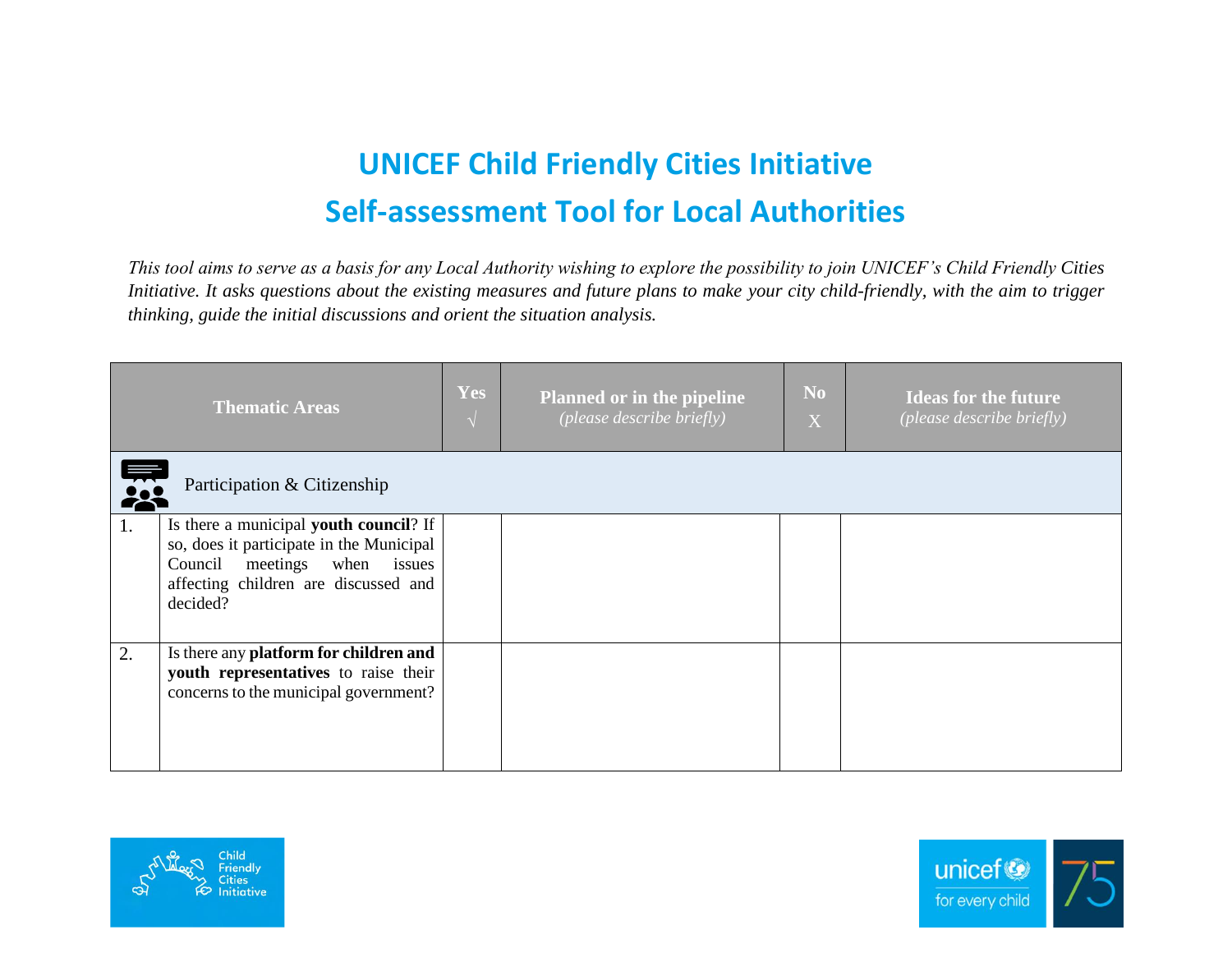| 3. | Does the municipal government<br>regularly collaborate with youth or<br>community-based organizations and<br>engage with marginalized children<br>and youth?                                                       |  |  |  |  |  |  |  |
|----|--------------------------------------------------------------------------------------------------------------------------------------------------------------------------------------------------------------------|--|--|--|--|--|--|--|
|    | Environmental sustainability & Living conditions                                                                                                                                                                   |  |  |  |  |  |  |  |
| 4. | Does the municipality involve children<br>in any recycling or environmental<br>protection programmes, including<br>activities related to reforestation, food<br>waste, environmental awareness, or<br>cleanliness? |  |  |  |  |  |  |  |
| 5. | Does the municipality have any<br>measures in place to ensure access to<br>the internet and digital connectivity<br>for all children?                                                                              |  |  |  |  |  |  |  |
| 6. | Does the municipality have any<br>measures in place to address issues<br>related to children's safety in road<br>traffic?                                                                                          |  |  |  |  |  |  |  |
| 7. | Does the municipality have any<br>measures in place for ensuring children<br>have access to safe and adequate<br>housing?                                                                                          |  |  |  |  |  |  |  |
| 8. | Does the municipality have any<br>measures in place to ensure adequate<br>sanitary conditions to all children and<br>their families?                                                                               |  |  |  |  |  |  |  |



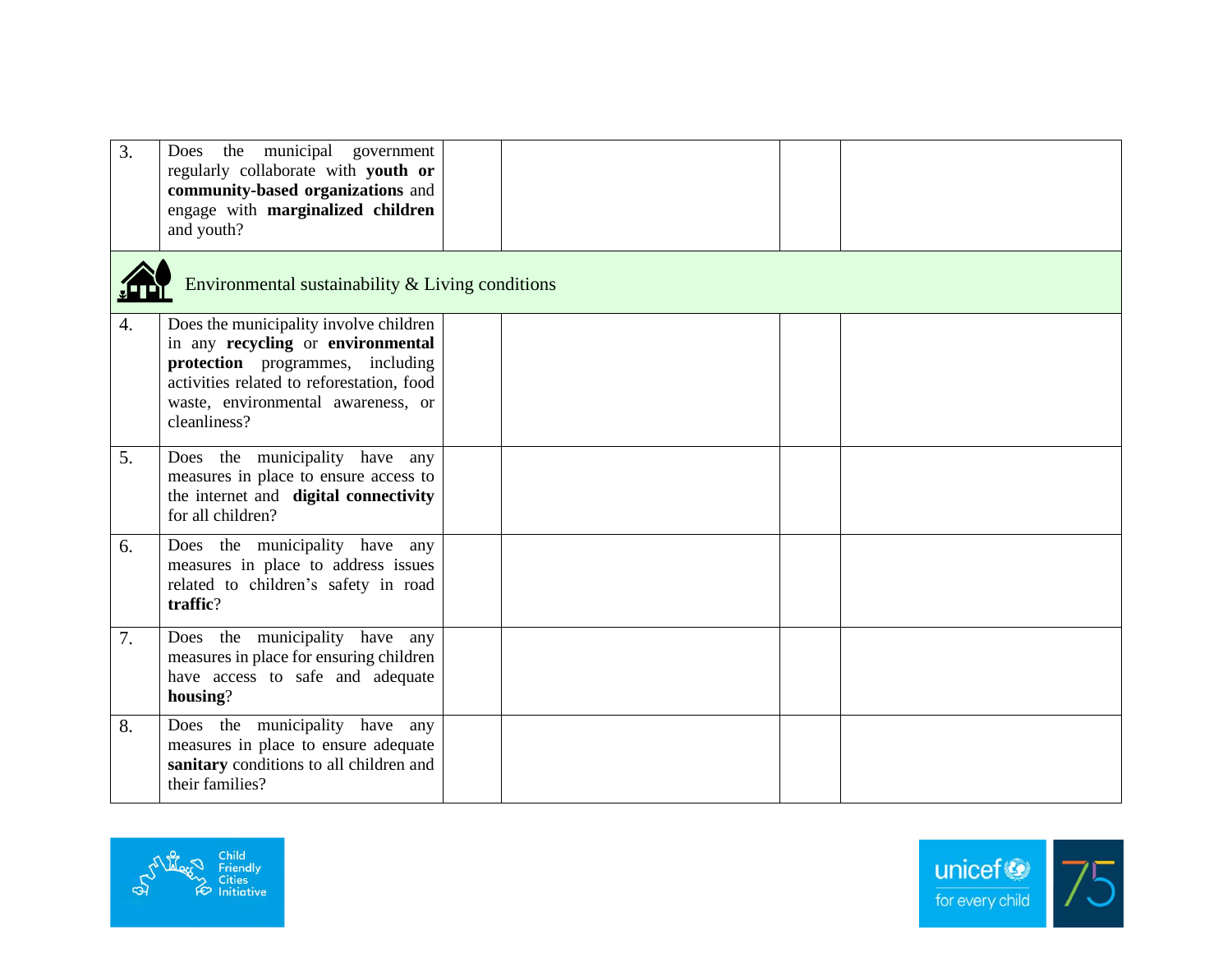|     | Play & Recreation                                                                                                                                                                                         |  |  |  |  |  |
|-----|-----------------------------------------------------------------------------------------------------------------------------------------------------------------------------------------------------------|--|--|--|--|--|
| 9.  | Does the municipality take any<br>measures to monitor and ensure the<br>quality and safety of recreational<br>spaces and playgrounds, and ensure<br>they are accessible to children with<br>disabilities? |  |  |  |  |  |
| 10. | Is there a Centre of Creative<br>Activities for Children in the<br>municipality?                                                                                                                          |  |  |  |  |  |
| 11. | Does the municipality take any<br>measures to ensure there are specific<br>places for children to engage in sports<br>and/or to improve the existing ones?                                                |  |  |  |  |  |
| 12. | Does the municipality implement or<br>support any programmes that include<br>art, music or dance for children?                                                                                            |  |  |  |  |  |
| 13. | Does the municipality implement any<br>strategies to engage children in<br>community libraries?                                                                                                           |  |  |  |  |  |



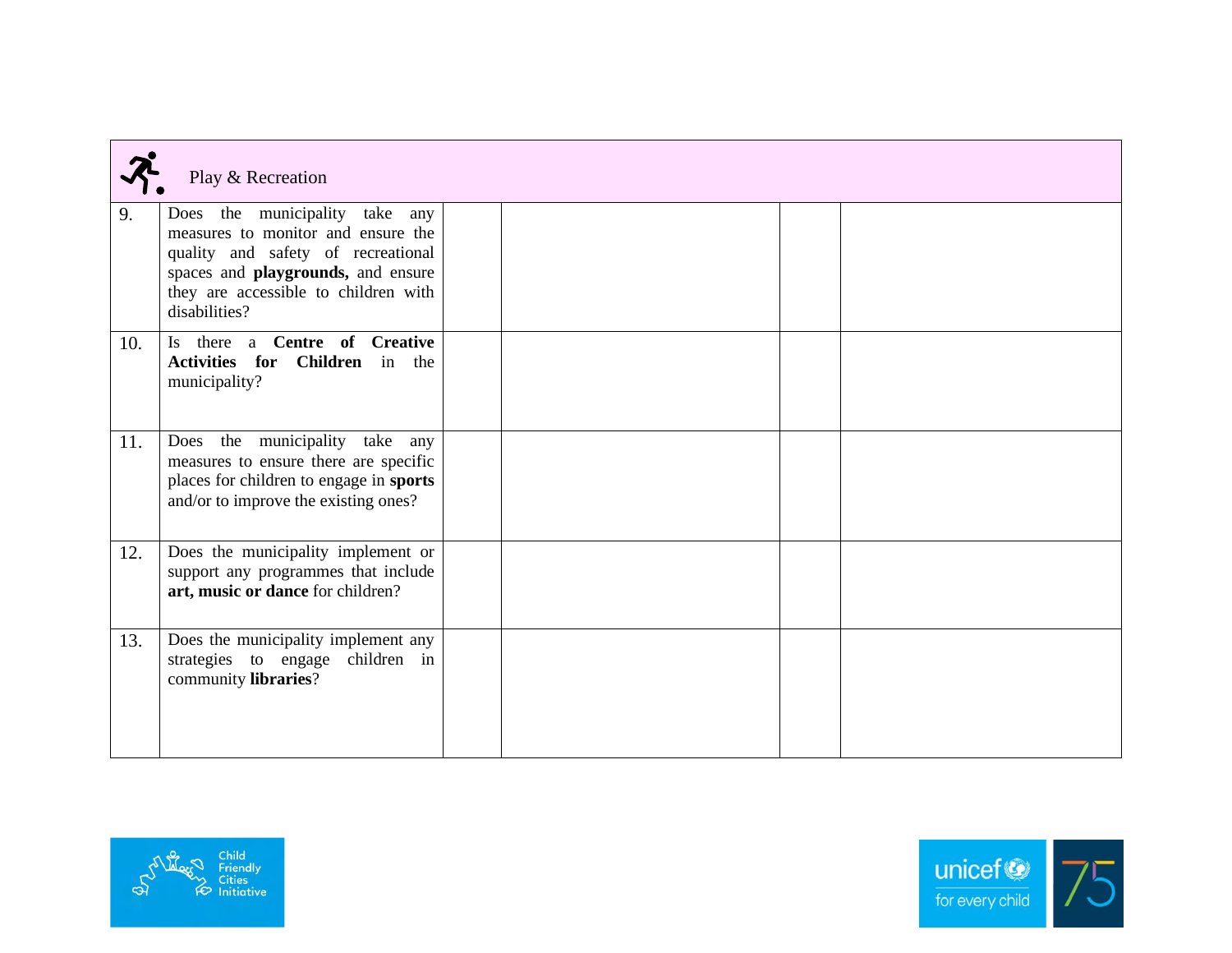|     | <b>Education</b>                                                                                                                                           |  |  |  |  |  |  |
|-----|------------------------------------------------------------------------------------------------------------------------------------------------------------|--|--|--|--|--|--|
| 14. | Does the municipality have a strategy<br>to ensure sufficient and adequately-<br>equipped public nurseries and day<br>care centres for preschool children? |  |  |  |  |  |  |
| 15. | municipality<br>the<br>collect<br>Does<br>disaggregated data on the school<br>enrolment and attendance of all groups<br>of children?                       |  |  |  |  |  |  |
|     | Safety & Protection                                                                                                                                        |  |  |  |  |  |  |
| 16. | Does the municipality operate or<br>support any shelters/safe spaces for<br>victims of <b>domestic violence</b> ?                                          |  |  |  |  |  |  |
| 17. | Is there any municipal initiative to<br>prevent or deal with <b>bullying</b> of<br>children and/or prevent children from<br>joining youth gangs?           |  |  |  |  |  |  |
| 18. | Does the municipality have any<br>strategy for the prevention and/or<br>protection of girls from sexual and<br>gender-based violence?                      |  |  |  |  |  |  |